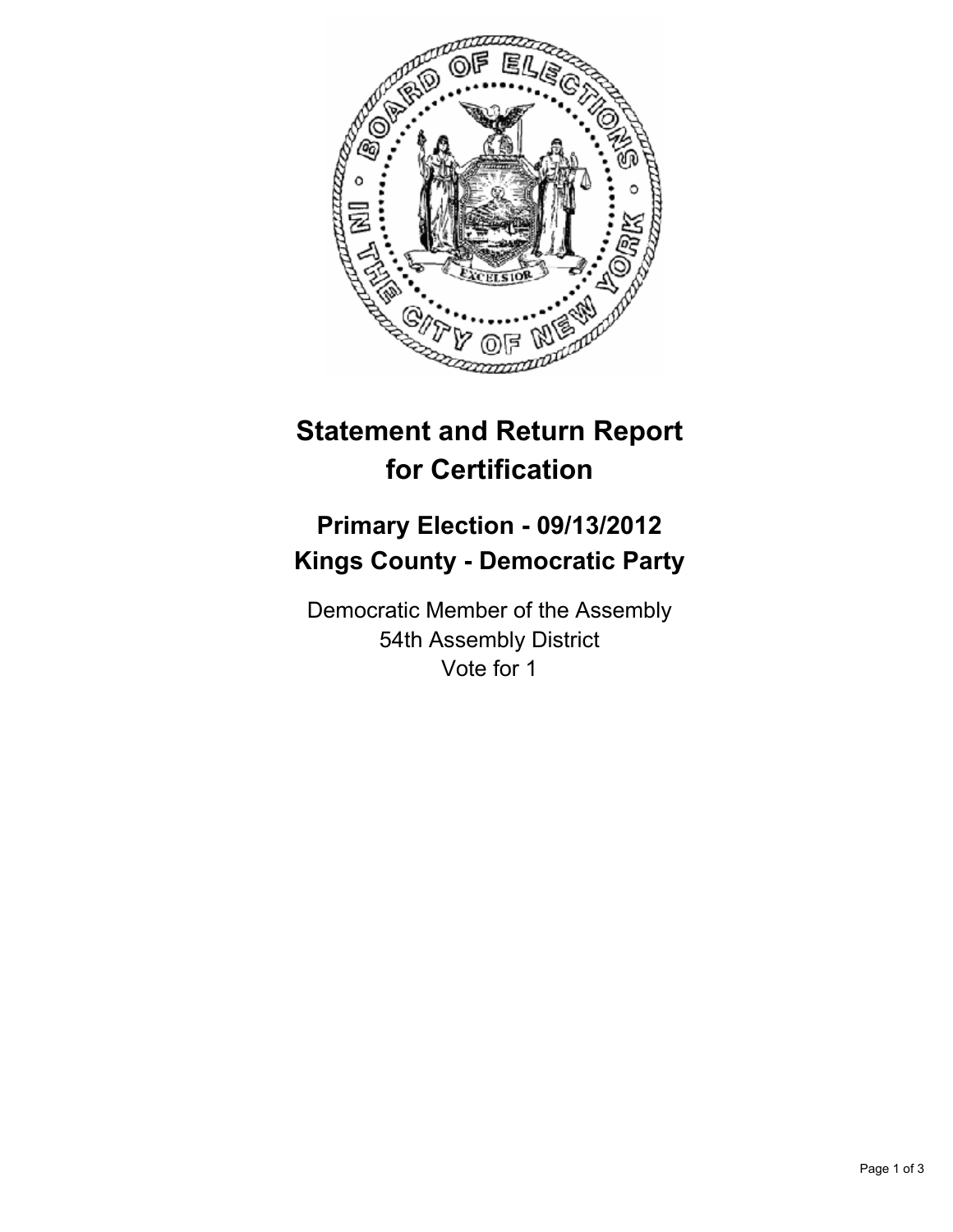

### **Assembly District 54**

| <b>PUBLIC COUNTER</b>                                    | 3,551    |
|----------------------------------------------------------|----------|
| <b>EMERGENCY</b>                                         | 0        |
| ABSENTEE/MILITARY                                        | 48       |
| <b>FEDERAL</b>                                           | 0        |
| <b>SPECIAL PRESIDENTIAL</b>                              | 0        |
| <b>AFFIDAVIT</b>                                         | 95       |
| <b>Total Ballots</b>                                     | 3,694    |
| Less - Inapplicable Federal/Special Presidential Ballots | $\Omega$ |
| <b>Total Applicable Ballots</b>                          | 3,694    |
| RAFAEL L. ESPINAL JR.                                    | 2,245    |
| <b>JUAN C. RODRIGUEZ</b>                                 | 1,152    |
| CURTIS ODOM (WRITE-IN)                                   |          |
| UNATTRIBUTABLE WRITE-IN (WRITE-IN)                       | 7        |
| WILLIAM BOYLAND JR (WRITE-IN)                            | 1        |
| <b>Total Votes</b>                                       | 3,406    |
| Unrecorded                                               | 288      |